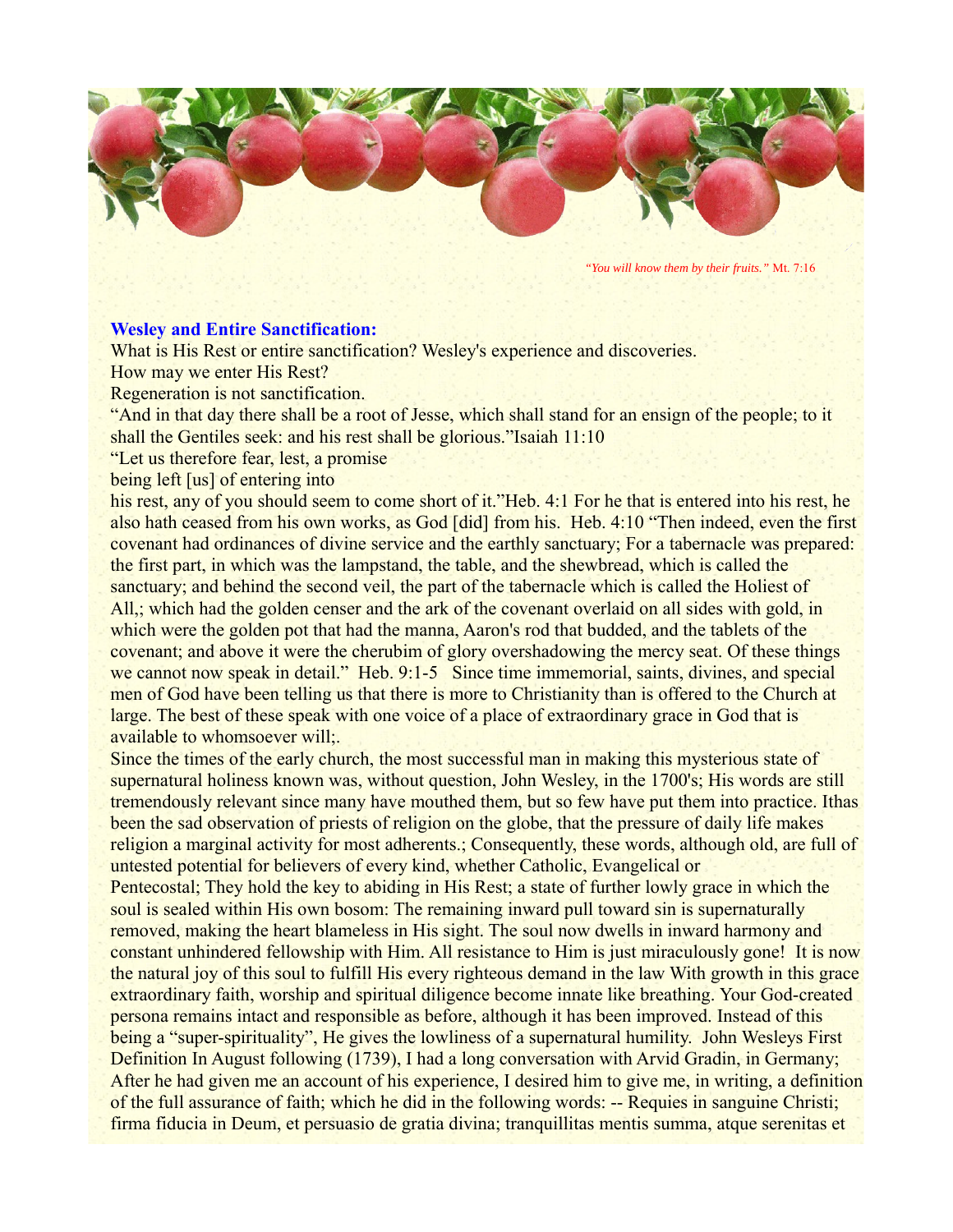pax; cum absentia omnis desiderii carnalis, et cessatione peccatorum etiam internorum. *"Repose in the blood of Christ; a firm confidence in God, and persuasion of his favour; the highest tranquility, serenity, and peace of mind, with a deliverance from every fleshly desire, and a cessation of all, even inward sins."* This was the first account I ever heard from any living man, of what I had before learned myself from the oracles of God, and had been praying for, (with the little company of my friends,) and expecting, for several years.

Q. When may a person judge himself to have attained this?

A.When, after having been fully convinced of inbred sin, by a far deeper and clearer conviction than that he experienced before justification, and after having experienced a gradual mortification of it, he experiences a total death to sin, and an entire renewal in the love and image of God, so as to rejoice evermore, to pray without ceasing, and in everything to give thanks. Not that to feel all love and no sin; is a sufficient proof. Several have experienced this for a time, before their souls were fully renewed; None therefore ought to believe that the work is done, till there is added the testimony of the Spirit, witnessing his entire sanctification, as clearly as his justification. Wesley and friends obtained this experience, and preached it explicitly whenever they met those who were serious seekers of His fullness. Precisely when he (Wesley) saw that entire sanctification, as a distinct work, is offered by simple faith, we do not know. He says: By viewing it in every point of light, and comparing it again and again with the Word of God on the one hand, and the experience of the children of God on the other, we saw farther into the nature and properties of Christian perfection. His mind grasped the details by slow degrees.

He could not, by his clear general knowledge of the doctrine, see what a careful experience in himself and others -alone could teach. So, at a time when he had no distinct view of what the apostle meant by exhorting us to go on to perfection; two or three persons in London gave him a very strange account of their experience, and different from any; he had ever heard. It was, however, exactly similar; to what he represents as entire sanctification;The next year five or six more related to him the same experience. A few years after, he and Thomas Walsh met all in London who had the same experience, and asked them the most searching questions (they) could devise. In 1759-1762, the witnesses of full salvation multiplied exceedingly most of these; (in London alone were six hundred and fifty two) he examined in the same manner; (Vol. 2, p. 223). The clear, uniform testimony of these, from first to last, gave him the necessary light by which to form opinions on many points, and to rectify those which were wrong. For these reasons his observations are very clear and have stood the test of time, and are still found today; His almost scientific care in validating these experiences brought great credibility to this great work of His Spirit. What Is EntireSanctification?

Mr. Wesley variously, but clearly, answers this question. It does not imply an exemption either from ignorance, or mistake, or infirmities, or temptations.

Indeed, it is only another term for holiness.; Vol. 1. p. 358.

It is the loving God with all our heart, mind, soul, and strength. This implies that no wrong temper, none contrary to love, remains in the soul; and that all the thoughts, words, and actions are governed by pure love.It is nothing higher, and nothing lower than this the pure love of God and man. It is love governing the heart and life, running through all our tempers, words, and actions. Vol. 6, p.502. The essence of Christian holiness is simplicity and purity, one design, one desire- entire devotion to God. Vol. 6, p.774. He defines it as experienced: Many have (in 1761, at London) and many do daily experience an unspeakable change. After being deeply convinced of inbred sin, particularly of pride, anger, self-will, and unbelief, in a moment they feel all faith and love: no pride, no self-will, or anger: and from that moment they have continual fellowship with God, always rejoicing, praying, and giving thanks. Vol. 4, p.111. Till this universal change was wrought in his soul, all his holiness was mixed. He was humble, but not entirely; his humility was mixed with pride; he was meek, but his meekness was frequently interrupted by anger, or some uneasy or turbulent passion. His love of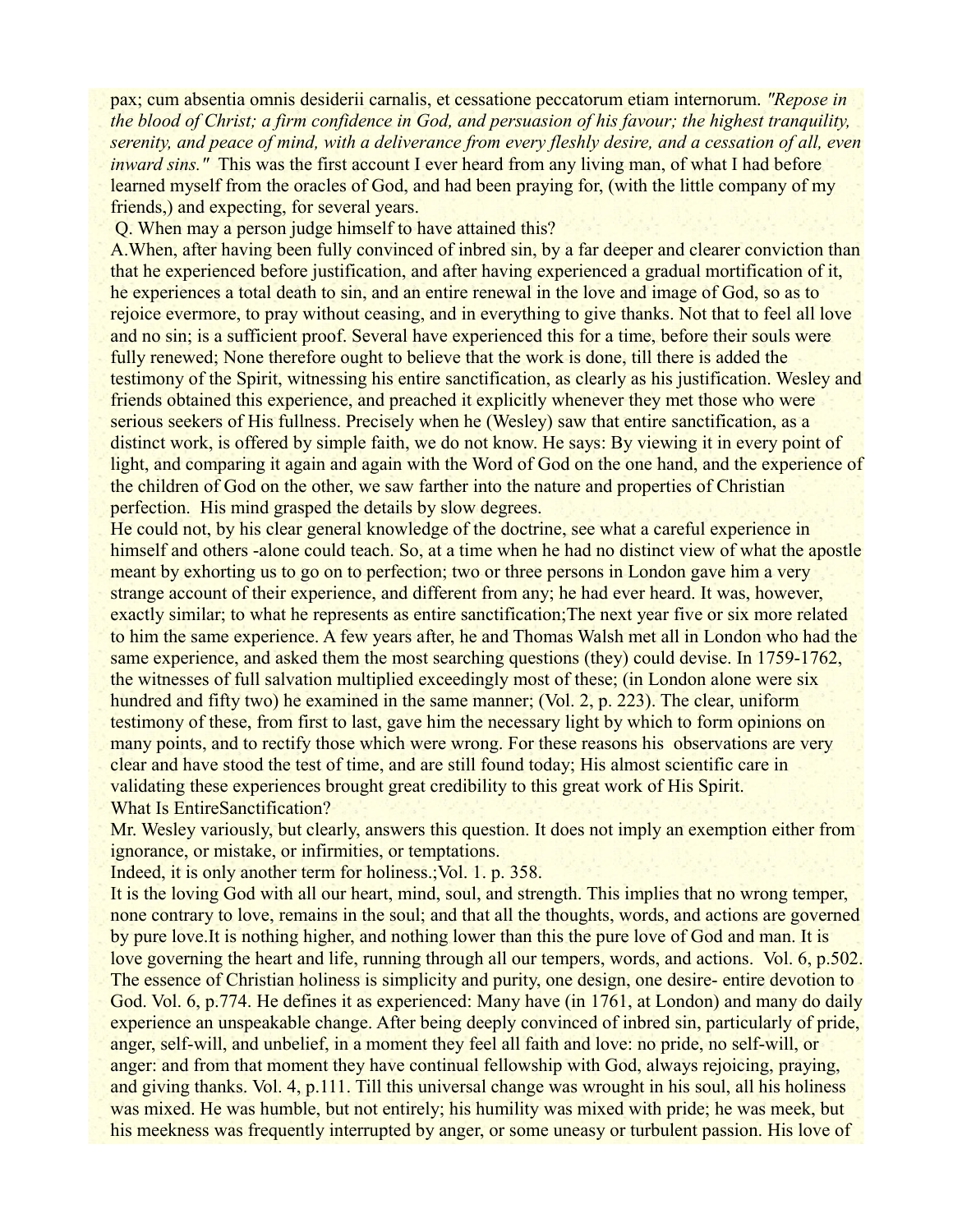God was frequently damped by the love of some creature; the love of his neighbor by evil surmising, or some thought, if not temper, contrary to love. His will was not wholly melted down into the will of God: now and then nature rebelled, and he could not clearly say, Lord, not as I will, but as Thou wilt. His whole soul is now consistent with itself; there is no jarring string. All his passions flow in a continual stream with an even tenor to God. There is no mixture of any contrary affections; all is peace and harmony. After being filled with love, there is no more interruption of it than of the beating of his heart; and continual love bringing continual joy in the Lord, he rejoices evermore. And as he now loves God with all his heart, so Jesus now reigns alone in his heart, the Lord of every motion there.; Vol. 2, p.222. Rapturous joy, such as is frequently given in the beginning of justification, or of entire sanctification, is a great blessing; but it seldom continues long before it subsides into calm, peaceful love.Vol.7, p. 46. And to aid in judging whether we have attained it, he observes: Not that to feel all love and no sin; is sufficient proof.

Several have experienced this for a time before their souls were fully renewed. None, therefore, ought to believe that the work is done till there is added the testimony of the Spirit, witnessing his entire sanctification, as clearly as his justification. Vol. 6, p. 505.

Regeneration Is Not Entire Sanctification

He says: Sanctification begins in the moment a man is justified. Yet sin remains in him, yea, the seed of all sin, till he is sanctified throughout.

Again: There does still remain, even in them that are justified, a mind which is in some measure carnal (so the apostle tells even the believers at Corinth, Ye are carnal); a heart bent to backsliding, still ever ready to depart from the living God; a propensity to pride, self-will, anger, revenge, love of the world, yea, and all evil; a root of bitterness, which, if the restraint were taken off for a moment, would instantly spring up; yea, such a depth of corruption as, without clear light from God, we cannot possibly conceive. Further:

We may learn the mischievousness of that opinion, that we are wholly sanctified when we are justified; that our hearts are then cleansed from all sin. It is true, we are then delivered from the dominion of outward sin; and, at the same time, the power of inward sin is so broken that we need no longer follow, or be led by it; but it is by no means true that inward sin is then totally destroyed, that the root of pride, self-will, anger, love of the world is then taken out of the heart. At the very moment of justification we are born again; in that instant we experience that inward change from darkness into marvelous light; from the image of the brute and the devil, into the image of God; from the earthly, sensual, devilish mind, to the mind which was in Christ Jesus. But are we then entirely changed? Are we wholly transformed into the image of Him that created us?

Far from it: we still retain a depth of sin, and it is the consciousness of this, which constrains us to groan for a full deliverance to him that is mighty to save. Hence it is that those believers who are not convinced of the deep corruption of their hearts, or but slightly, and as it were, notionally convinced, and have little concern about entire sanctification. Vol. p.124.; (For more from Wesley see A Plain Account of Christian Perfection; on the FAQ page and his wonderful homespun "Proverbs" on the "Other Articles" page) Listen O Church of today!!! The purpose of this website is to place before you sufficient evidence that this better state of grace not only exists, but exists for you.; It then seeks to equip you to successfully enter His Rest, so that not only will His Holy Spirit be within you, but you will also experientially dwell in Him. Other believers today enjoy this happy state; you may join us!

Yours in the blessing of His Rest; Earnest Seeker

Note to Pentecostals and Charismatics:

until the brash new "Holy-Rollers" arrived on the scene in 1910, the use of the scriptural term, "Baptism in the Holy Spirit" belonged almost exclusively to the Holiness churches to refer to their